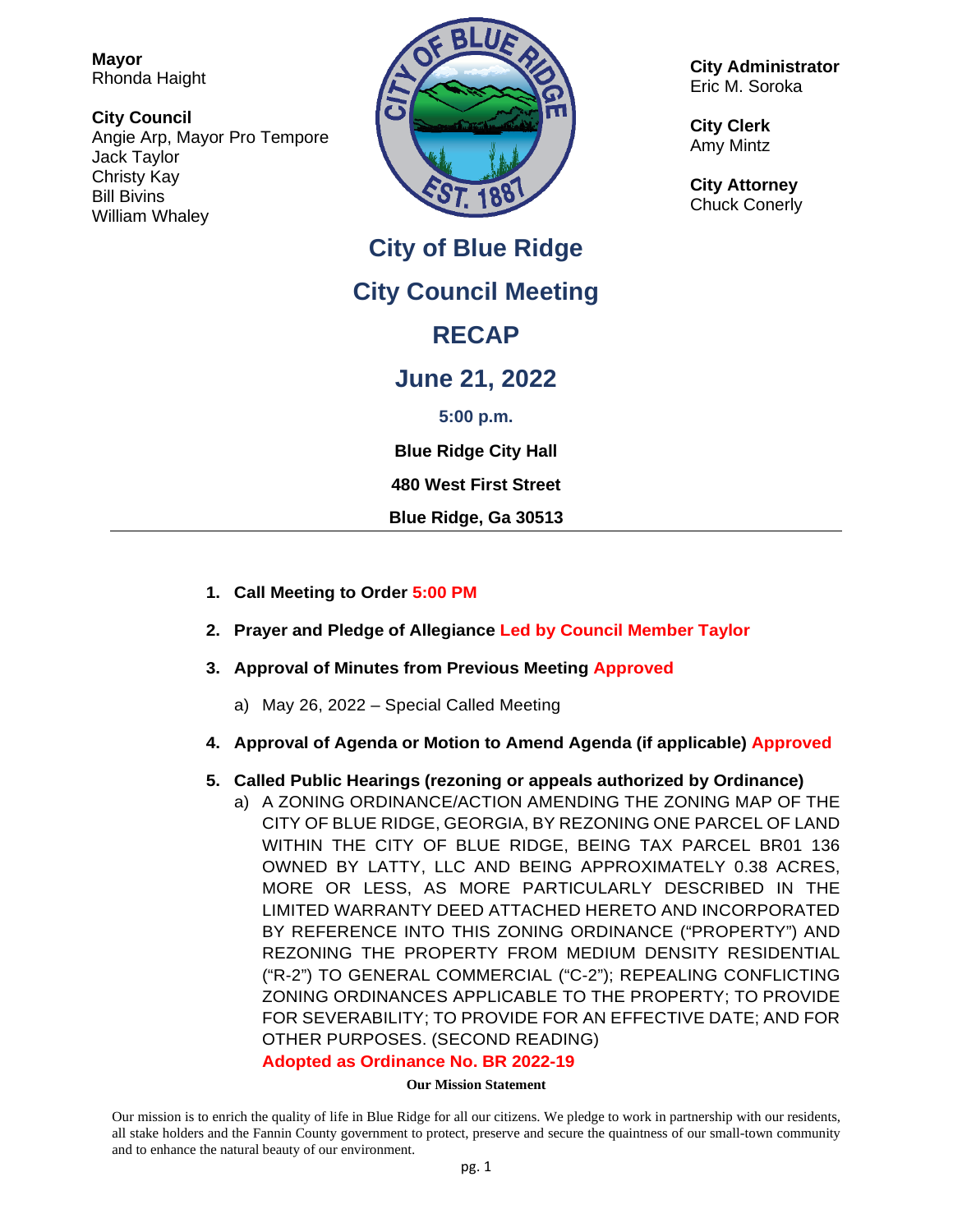- b) A ZONING ORDINANCE/ACTION AMENDING THE ZONING MAP OF THE CITY OF BLUE RIDGE, GEORGIA, BY REZONING TWO PARCELS OF LAND WITHIN THE CITY OF BLUE RIDGE, BEING TAX PARCELS BR03 033 AND BR03 034 OWNED BY SEARLES FOUNDATION AFFORDABLE HOUSING LAND FUND, LLC AND BEING APPROXIMATELY 9.08 ACRES, MORE OR LESS, AS MORE PARTICULARLY DESCRIBED IN THE LIMITED WARRANTY DEED ATTACHED HERETO AND INCORPORATED BY REFERENCE INTO THIS ZONING ORDINANCE ("PROPERTY") AND REZONING THE PROPERTY FROM GENERAL COMMERCIAL ("C-2") TO HIGH DENSITY RESIDENTIAL ("R-3"); REPEALING CONFLICTING ZONING ORDINANCES APPLICABLE TO THE PROPERTY; TO PROVIDE FOR SEVERABILITY; TO PROVIDE FOR AN EFFECTIVE DATE; AND FOR OTHER PURPOSES. (SECOND READING) **Adopted as Ordinance No. BR2022-20**
- c) AN ORDINANCE TO AMEND CHAPTER 10 ("BUSINESS REGULATIONS"), ARTICLE II ("OCCUPATIONAL TAXES") OF THE CODE OF THE CITY OF BLUE RIDGE, GEORGIA TO REASSIGN CERTAIN DUTIES TO THE CITY ADMINISTRATOR OR HIS/HER DESIGNEE; TO CHANGE CERTAIN DEADLINES' AND FOR OTHER PURPOSES. (SECOND READING) **Adopted as Ordinance No. BR2022-18**
- d) AN ORDINANCE TO AMEND CHAPTER 2 ("ADMINISTRATION") ARTICLE VII ("TAXATION AND FINANCE"), DIVISION 3 "(ADMINISTRATION, COLLECTION AND ENFORCEMENT OF TAXES AND SPECIAL ASSESSMENTS") OF THE CODE OF THE CITY OF BLUE RIDGE, GEORGIA TO REASSIGN CERTAIN DUTIES TO THE CITY ADMINISTRATOR OR HIS/HER DESIGNEE, AND FOR OTHER PURPOSES. (FIRST READING) **First Reading**
- **6. Consent Agenda Approved**
	- a) MOTION TO APPROVE A NON-BUDGETED EXPENDITURE OF \$6,780 TO REPLACE THE HVAC SYSTEM AT THE BAUGH HOUSE.
- **7. Action Agenda Items (Items requiring the approval of the City Council)**

## **(NONE)**

- **8. Discussion Agenda Items (NONE)**
- **9. Reports**
	- a) Downtown Development Authority Update
	- b) Blue Ridge Business Association Update

### **Our Mission Statement**

Our mission is to enrich the quality of life in Blue Ridge for all our citizens. We pledge to work in partnership with our residents, all stake holders and the Fannin County government to protect, preserve and secure the quaintness of our small-town community and to enhance the natural beauty of our environment.